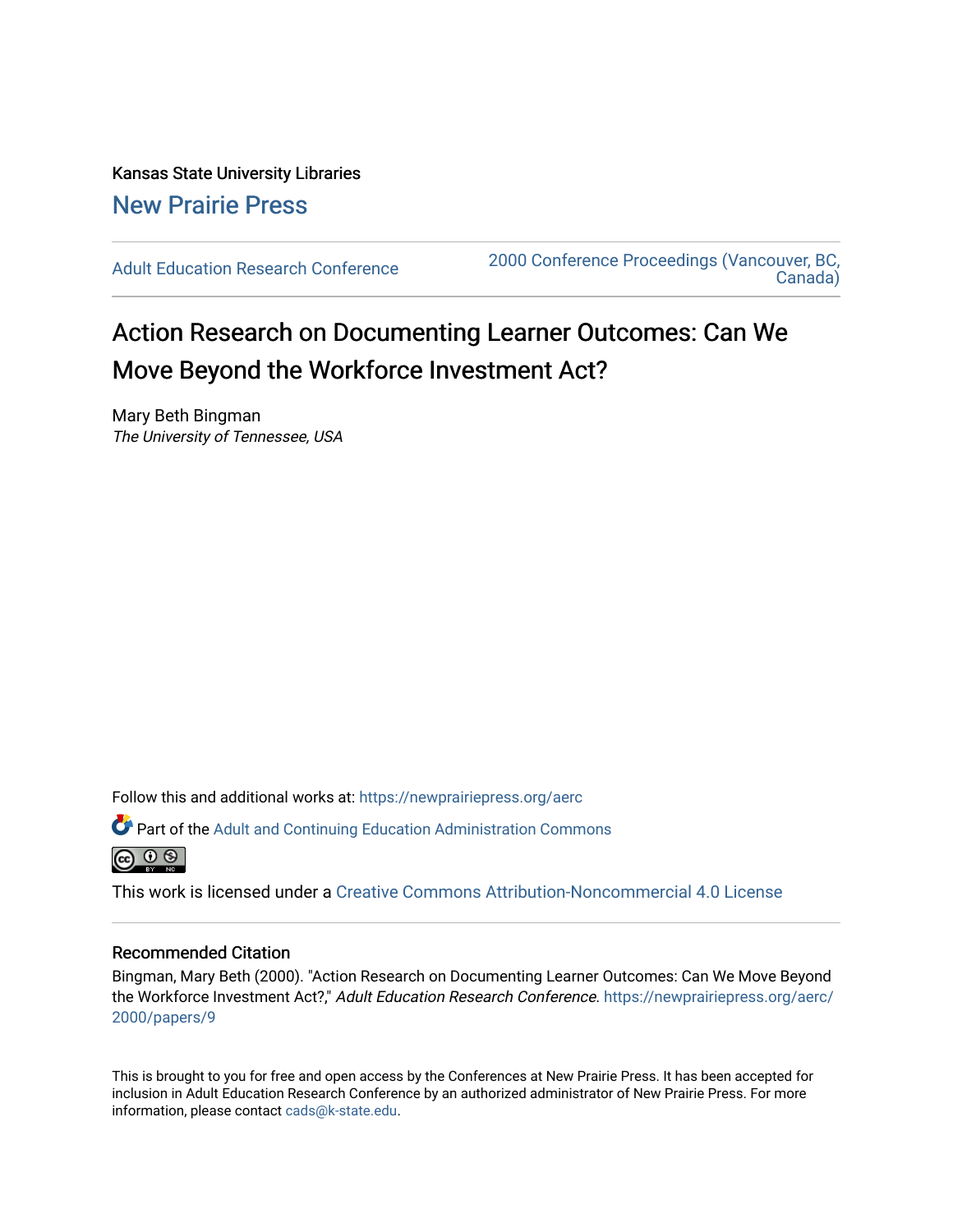# **Action Research on Documenting Learner Outcomes: Can We Move Beyond the Workforce Investment Act?**

Mary Beth Bingman The University of Tennessee, USA

**Abstract:** *An action research project with three adult basic education programs focused on ways to document the invisible outcomes in learners' lives. It has led to increased understanding of how programs might identify and measure those outcomes not captured by traditional assessments.*

#### **Introduction**

Adult Basic Education (ABE) programs across the United States are confronting new demands to document the outcomes of their work. The Workforce Investment Act (1998), which funds ABE, mandates the development of performance accountability systems with a few core indicators. Many states had already developed data collection systems that are now being adapted to meet the Workforce Investment Act (WIA) mandates. At the local program level teachers faced with increased data collection requirements feel that much of what their students accomplish is not captured by any of the measures now in use. This paper discusses the findings of an action research project conducted by the Center for Literacy Studies (CLS) to increase understanding of how programs might identify and document the outcomes of adult education partic ipation in learners' lives, both for local program needs and for purposes of program accountability at every level. The project created new documentation methods, and perhaps more importantly, has given the researchers (ABE teachers and university-based facilitators) new insights into the processes at work in ABE programs.

Studies of ABE outcomes have rarely provided the information hoped for and have often been "seriously flawed" (Beder, 1999, p. 116). Current efforts to build a National Reporting System (NRS) for Adult Education by the U.S. Department of Education Division of Adult Education and Literacy should help remedy this situation, but the data collected in many states will be limited to that mandated by WIA. The NRS will collect data on employment, learning gains measured by standardized instruments, and continuing education and training. What one teacher referred to as the "invisible" outcomes in learners' lives (for examples, see Bingman and Ebert, 2000) will not be documented. These outcomes include changes in what people are able to do in their lives as a result of new skills or credentials as well as

changes in their sense of self. This project attempted to develop ways to document these outcomes.

#### **The Research Processes**

Action research, described by Kuhne and Quigley (1997) as "a form of inductive, practical research that focuses on gaining a better understanding of a practice problem or achieving a real change or improvement in the practice context" (p. 23), was chosen as a way to look for new approaches to developing outcomes documentation processes for ABE. This method of inquiry allows refinement as the project progresses over time. As this project evolved the teams moved from taking part in activities that were designed by the facilitators to designing and implementing their own documentation strategies.

The project was conducted by three teams of three to six teachers and administrators from adult education programs working with staff from a university-based literacy center. The three project sites are state-funded programs located in the southern Appalachian region of the United States, in the states of Kentucky, Virginia, and Tennessee. They offer instruction in basic skills and prepare students for the General Educational Development (GED) examination.

#### *Introductory Processes*

Teams from each program met regularly with facilitators and took part in activities designed to analyze their current documentation processes and to develop new ones. The facilitators began by asking the teams to identify the various outcomes that they had seen in students and the outcomes they hoped to achieve. Examples included: *arranged child care, filled out a job application, organized class notes, reading level improved, writing letters to children, built his self-esteem.* The outcomes the team members named were rarely being documented by the programs.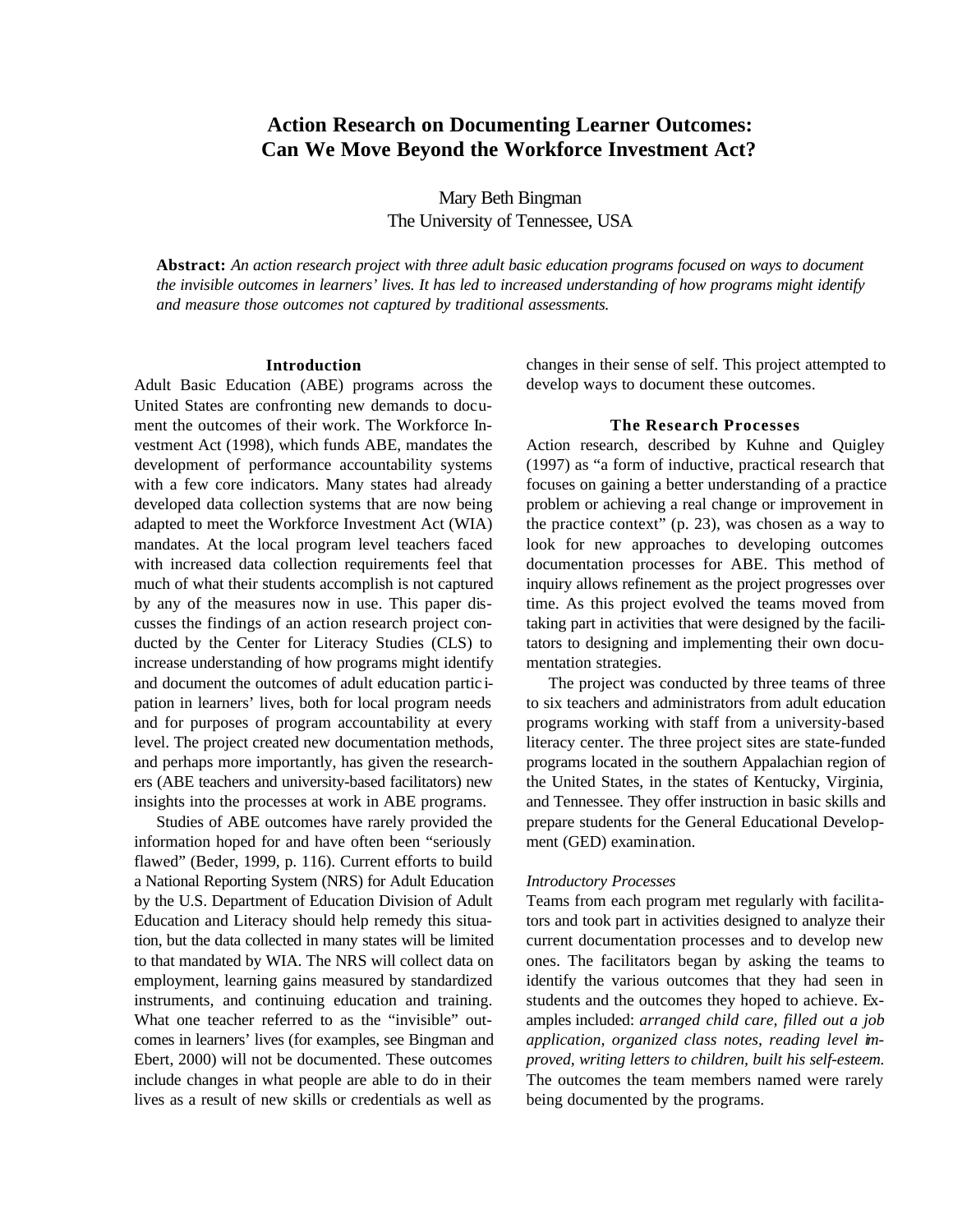Each team completed a "documentation matrix." They gathered the various forms and assessments used for documentation in their programs and analyzed each by answering the questions: *Who does it? For whom? How often? How is it used? Key items reported?* Completing the matrix enabled the teams to identify how they were collecting and using information and instances in which they were not. For example there was often duplication of student demographic information, but no program had an effective way of documenting the outcomes in learners' lives outside the program.

An *Inputs to Impacts Grid* was developed, first with the Tennessee team, to help the team (and facilitators) clarify what was meant by the terms "input, output, outcomes, impact." The team determined that these applied somewhat differently to students and programs and developed a list for each. This activity clarified the processes programs used to achieve their goals – the hoped for outcomes. The Kentucky and Virginia programs added their examples to the model and used the model as they developed their documentation processes.

#### *Developing Documentation Processes*

After several meetings doing orientation activities, the teams began to experiment with outcomes documentation. They began with activities suggested by the facilitators. These documentation processes were intended to combine instructional activities with outcomes documentation. For example, students were given a series of stem sentences such as "I used a computer to...." or "I learned to....." Another suggested activity was to hold "story circles" during which students talked about how their lives were changing as a result of participation in adult education. The teacher recorded these stories on newsprint or notes. For the most part, the teams did not find these activities effective, and they reported that their students did not want to spend the time on activities that they did not see as relevant to their learning. The teams began to work with their students to develop, test, and revise their own documentation processes.

The research of each team was impacted by various factors. The Workforce Investment Act requirements as implemented under various state plans was a factor for all three programs. However, because Virginia was in the process of putting into place a process called Quality Works that implements the WIA requirements, that team addressed government reporting requirements most directly in their work. The Kentucky and Tennessee teams were aware of the coming changes, but did

not deal with them as directly as Virginia. The Tennessee team viewed the action research project as part of their ongoing process of program planning and improvement based on the Malcolm Baldrige Education Criteria for Performance Excellence, a business performance quality/program improvement framework adapted for use in educational organizations.

All three teams utilized the Equipped for the Future (EFF) framework to some extent. EFF is a national standards-based system reform initiative sponsored by the National Institute for Literacy and provides a common framework for defining, tracking, and reporting results to policymakers, as well as to students and their local programs. Developed through a multi-year fieldbased research process, the EFF framework consists of:

- four purposes for learning, defined originally by adult learners and validated by a wide range of adults
- three "maps" that define successful performance of the roles of worker, citizen, and family member
- thirteen activities that are common across these three roles
- sixteen skill standards, derived from the role maps, which provide specific and measurable statements of what adults need to know and be able to do, clustered in four categories: communications skills, interpersonal skills, decision-making skills, and lifelong learning skills.

The Tennessee team had been an EFF development site and had adopted EFF as the "centerpiece" of their program. EFF now structures their instructional work and frames documentation processes. The Virginia team reviewed the EFF framework and used the roles as they developed their outcomes list. The Kentucky team used the framework to identify the Common Activity that

*– The five Kentucky team members worked together in one community adult learning center*. Their students included many women who were part of a welfare-towork project. The team was intrigued by the EFF framework and saw it as a way to integrate some of the life issues their students were facing with the academic skills that were the focus of the program. They discussed the EFF role maps with learners and eventually the group (staff and learners) determined that the parent role was the one they all shared. The learners listed areas of concern and parenting issues that were of interest. The action research team sorted this list and identified an overall goal to be a better parent and a subgoal that matched one of the EFF Common Activi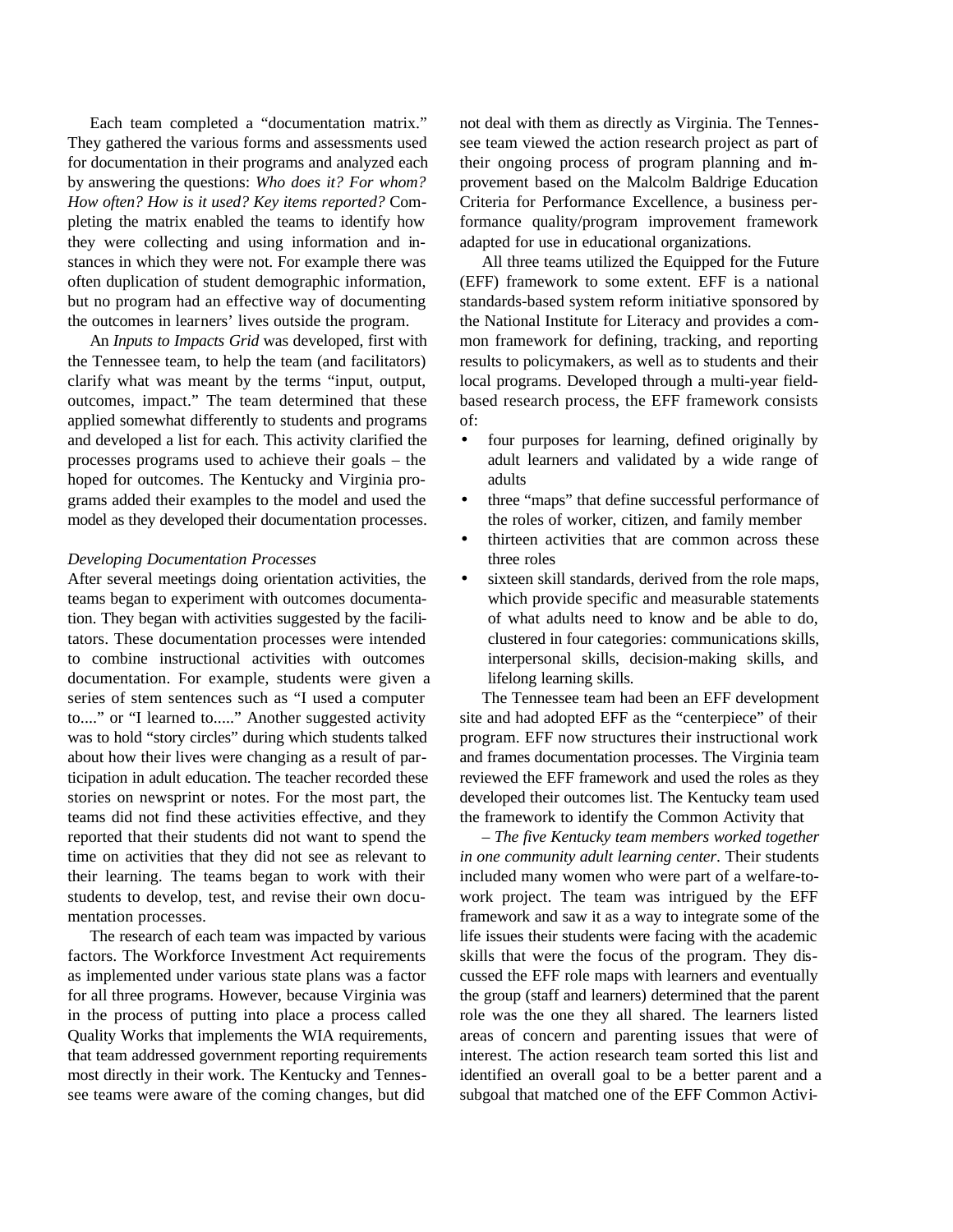ties: "supports and encourages child's education." They used the Inputs to Impacts grid to analyze the activity and determined that they would focus on reading to children as an activity to support children's education and that they would have parents document this on a weekly calendar.

Throughout the summer a group of parents read to their children and recorded what they read and the amount of time on a calendar. Ten students participated, and six advanced to another reading level on a standardized test. The Kentucky team found that adult learners' self-confidence increased, family relationships improved, and learners' desire for their children to be readers has increased.

After the summer reading program ended, the team met with the parents and found the parents were enthusiastic about focusing on their children's education. They wanted to continue to encourage their children's reading and had ideas about how to do so. The staff designed a new form on which parents were asked to record instances of reading to their children, helping with homework, school attendance, children's use of the public library, and meeting with their children's teachers. The staff planned to collect these forms monthly and record the data in a computer database. This effort was not as successful as the summer reading program. The staff thought that the form was too complicated and not relevant to everyone. They revised the form, scheduled more parent meetings, and loaned parents cameras to use as another way to document educational activities at home. The team plans to continue the documentation effort for the rest of the school year. With parents' cooperation, they hope to have access to children's school records and use the data to document impacts for children as well as parents' activities.

*– From the beginning of the project, the Virginia team, whose program covered a seven-county area, focused on connecting their action research work with their efforts to develop a process for reporting required data to the state*. They reviewed Virginia state documentation requirements and the forms they had been using locally and then developed a form to be used at student intake to collect the information required by the state. This included demographic information, the source of the student's information about the program, reasons for enrolling, the student's goals, test scores, and other information. They also added a list of "learner achievements," based on a short (5 item) checklist of personal, social, and academic learning skills. These were chosen as a way to begin to document more than test scores. Some were outcomes (e.g., "helped child with homework") and some were classroom activities (e.g., "worked on assigned tasks"). After discussion and several revisions, the team decided to move their outcomes list to a separate document.

The team had decided that using activity-based documentation, such as story circles and stem sentences was too time intensive. Instead they developed a checklist using some of the items from their "learner achievement" list. They first conceived of the checklist as an exit instrument, a kind of supplement to the other reporting form. It was organized around the three EFF roles, plus the category of "self." The original draft had a space to check when something was accomplished and space for comments. Examples were: use library, ask for directions, read help-wanted ads, use a computer, volunteer in child's school, and pay bills. The team decided to add a column to use at intake (for goalsetting). The learner could note which items she or he already did and those which would be indicators of progress toward one's goals. The focus would be on items relevant to the student's goals, but other accomplished items could be checked as well. As these are written, they are decontextualized competencies or activities, but could be contextualized by the learner's goals. The team talked about having a space for the goals on the form and also about giving the student a copy of the form as well, both to facilitate documentation and as motivation.

The team took this new form and tried it with several students. They noted student reactions, how long it took, and whether students could give evidence of their accomplishments. They found that most students liked the form even though it took some time to complete and that they were able to describe their accomplishments. The students added items and suggested language changes. The team found that using the list helped both the teacher and the students think about goals and outcomes. The form was revised to include student suggestions. In its current iteration the form lists forty-one items with three possible responses to each item: currently do (DO); would like to do (SET), and now can do (MET). The form has been used by several teachers who were not part of the team and they have found it useful, and it has been requested for use by the Virginia Department of Human Services office as part of their intake procedure for new clients.

– *The Tennessee program is an urban program operating literacy classes in an adult learning center.* The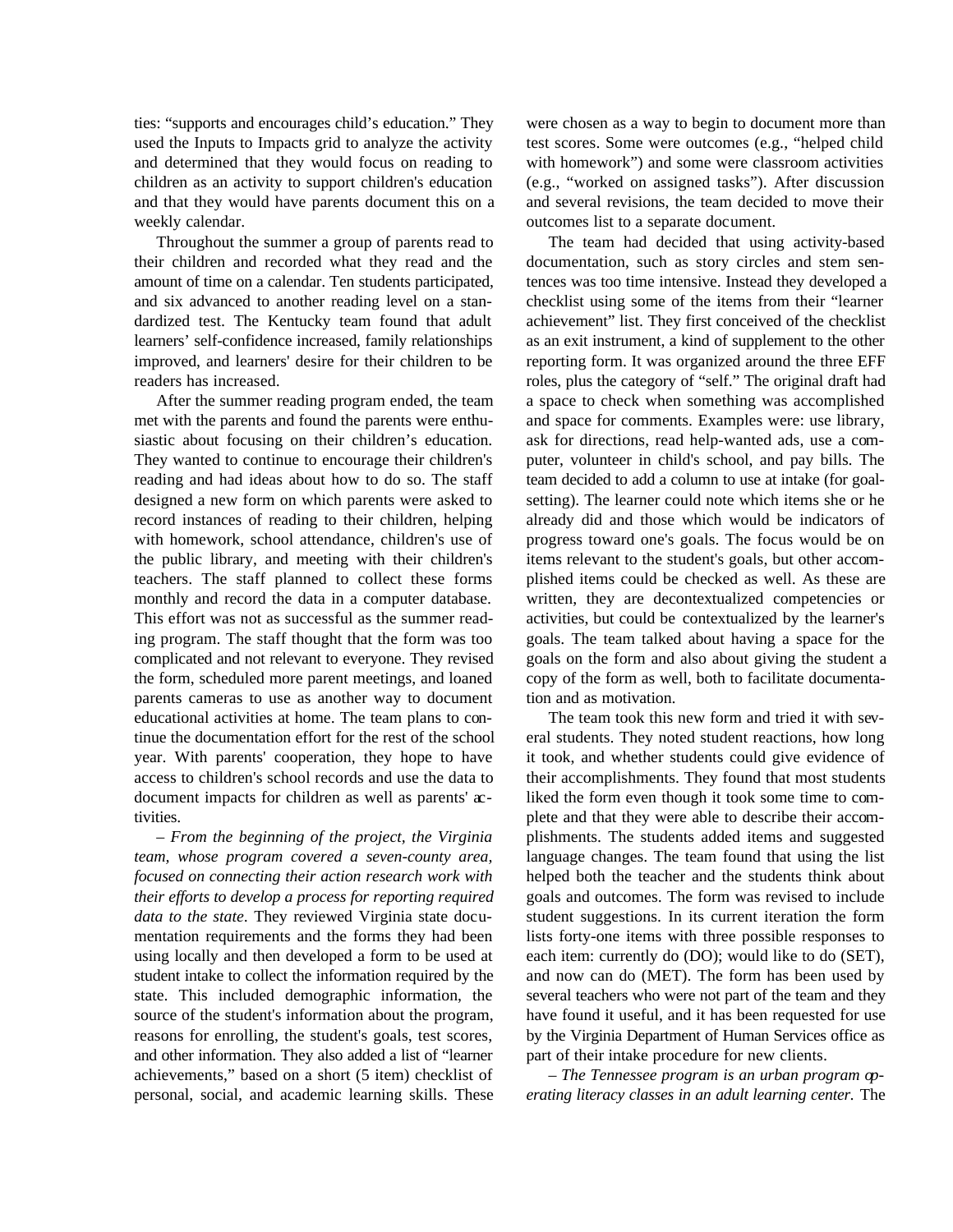program began to use the EFF as a tool for identifying learner goals and learners' plans for achieving goals. The action research team teachers tried various ways of documenting student performance on specific standards: *Listen Actively, Take Responsibility for Learning, Use Math Concepts, and Plan*. One teacher conducted regular interviews with a few students; another used a teacher log. While the teachers were able to get useful information using these processes, they found the documentation to be too time intensive to be implemented program-wide. They decided to focus on one EFF standard, *Take Responsibility for Learning*, and to develop and test processes to document performance on this standard in the program and outcomes in learners' lives outside program.

The process that the team developed to document Take Responsibility for Learning (TRL) involved both instruction and documentation of performance. Teachers gave students a pre-survey on TRL, asking them to write briefly on the meaning of the words, why it is important, and how they might use it. A post-survey asked similar questions. For the month between the survey, teachers talked about TRL using a model story and asking students to read, write about, and discuss the story. Students then were asked to keep a journal of events in their daily lives that indicated they were taking responsibility for learning and report to the teacher. The teachers also kept logs of their observation of TRL in the classroom. The team found that while the student journals were useful as a writing activity, and the teacher log helped with planning, it was the pre-and post-surveys that were most useful in identifying and documenting instances of students taking responsibility for learning both in class and in their everyday lives.

## **Results and New Understandings and Implications**

This action research project made progress toward its original objective: to develop new measures of impact of participation in adult basic education on the lives of students. The project also yielded important understandings about the possibilities for action research in adult education and the context in which the performance accountability mandated by the Workforce Investment Act is to be implemented. What was learned by the participants in this project has implications for practitioners and policy makers in adult basic education.

# *Processes for Documenting Outcomes*

Each team developed processes that have enabled their

programs to more closely examine and document certain areas of impact. They have focused on particular parts of students' lives that were identified by the program and/or the students as areas in which they hoped to find change, and they have developed ways to document changes reported by students and observed by teachers. The teams, their programs, and their students have found these documentation efforts useful as a tool for instructional planning and for learner and project assessment. The programs plan to continue to use these documentation tools and to develop others.

### *Action Research as Professional Development*

The work of understanding and developing outcomes documentation also created opportunities for improvement in classroom practice. As they participated in this action research, the team members changed their understanding about aspects of their practice. Developing processes to document changes in learners' lives meant talking to learners about topics and at a depth that was new to many team members. They found that they gained in their understanding of their students' lives. The process of identifying desired outcomes lead to increased instructional focus on meeting learners' goals and achieving the desired outcomes. Thinking through program processes led to increased appreciation of how different program aspects – goal setting, instruction, outcomes documentation – can be aligned. The university-based researchers, who had approached this problem as primarily one of measurement, gained new appreciation of the importance of having this alignment clearly explicated.

Practitioner research in which the teacher identifies a question of concern is used for professional development in several states. This project indicates that action research in which the question and methodologies are determined by others can also serve as a valuable professional development experience.